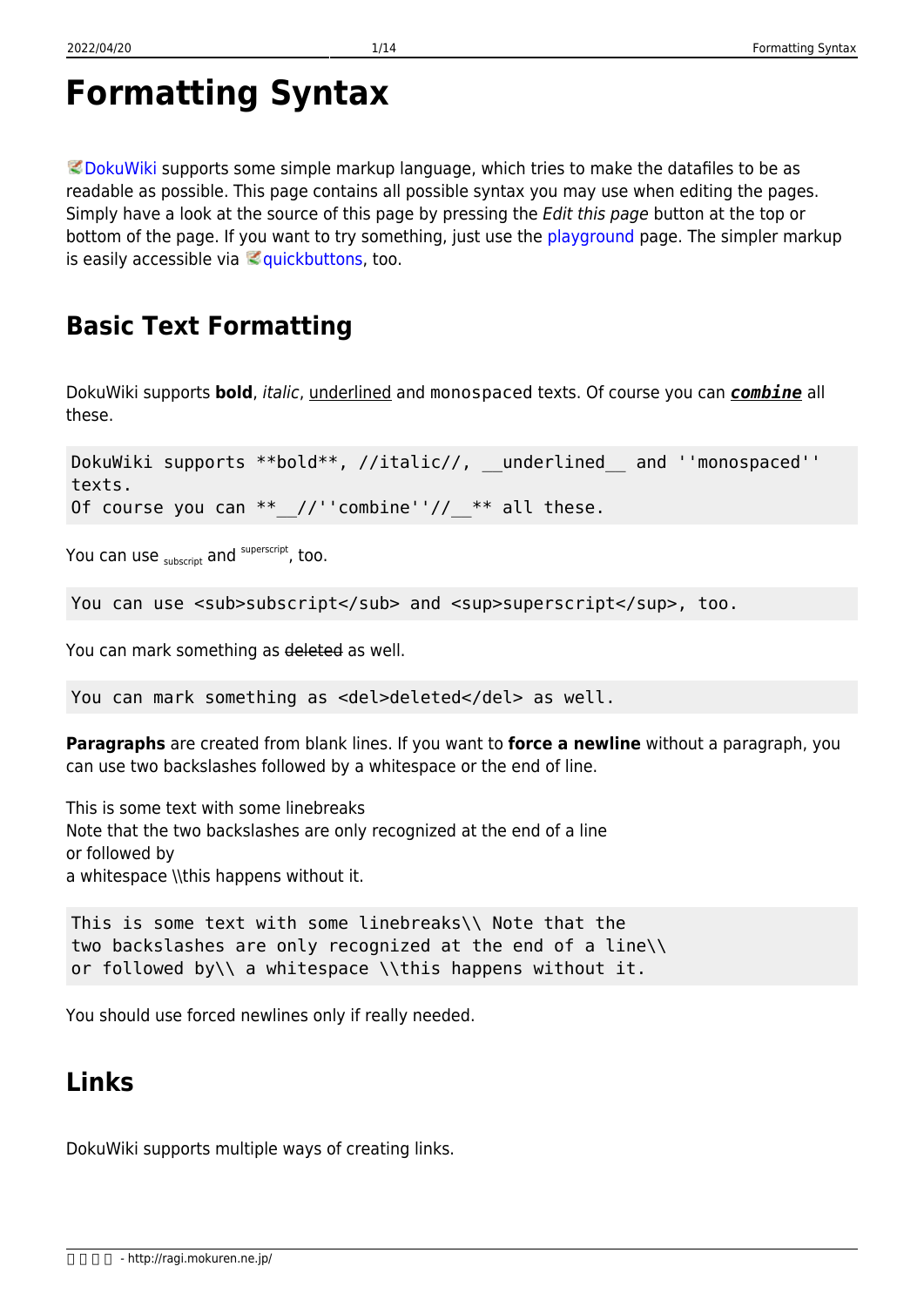### **External**

External links are recognized automagically:<http://www.google.com>or simply [www.google.com](http://www.google.com) - You can set the link text as well: [This Link points to google](http://www.google.com). Email addresses like this one: [andi@splitbrain.org](mailto:andi@splitbrain.org) are recognized, too.

```
DokuWiki supports multiple ways of creating links. External links are
recognized
automagically: http://www.google.com or simply www.google.com - You can set
link text as well: [[http://www.google.com|This Link points to google]].
Email
addresses like this one: <andi@splitbrain.org> are recognized, too.
```
## <span id="page-1-0"></span>**Internal**

Internal links are created by using square brackets. You can either just give a [pagename](http://ragi.mokuren.ne.jp/wiki/pagename) or use an additional [link text](http://ragi.mokuren.ne.jp/wiki/pagename).

Internal links are created by using square brackets. You can either just give a [[pagename]] or use an additional [[pagename|link text]].

[Wiki pagenames](https://www.dokuwiki.org/pagename) are converted to lowercase automatically, special characters are not allowed.

You can use [namespaces](http://ragi.mokuren.ne.jp/some/namespaces) by using a colon in the pagename.

You can use [[some:namespaces]] by using a colon in the pagename.

For details about [namespaces](https://www.dokuwiki.org/namespaces) see  $\leq$  namespaces.

Linking to a specific section is possible, too. Just add the section name behind a hash character as known from HTML. This links to [this Section.](#page-1-0)

This links to [[syntax#internal|this Section]].

Notes:

- Links to [existing pages](#page-0-0) are shown in a different style from [nonexisting](http://ragi.mokuren.ne.jp/wiki/nonexisting) ones.
- DokuWiki does not use W [CamelCase](https://en.wikipedia.org/wiki/CamelCase) to automatically create links by default, but this behavior can be enabled in the  $\leq$  [config](https://www.dokuwiki.org/config) file. Hint: If DokuWiki is a link, then it's enabled.
- When a section's heading is changed, its bookmark changes, too. So don't rely on section linking too much.

## **Interwiki**

DokuWiki supports [Interwiki](https://www.dokuwiki.org/Interwiki) links. These are quick links to other Wikis. For example this is a link to Wikipedia's page about [Wiki](https://en.wikipedia.org/wiki/Wiki)s: WWiki.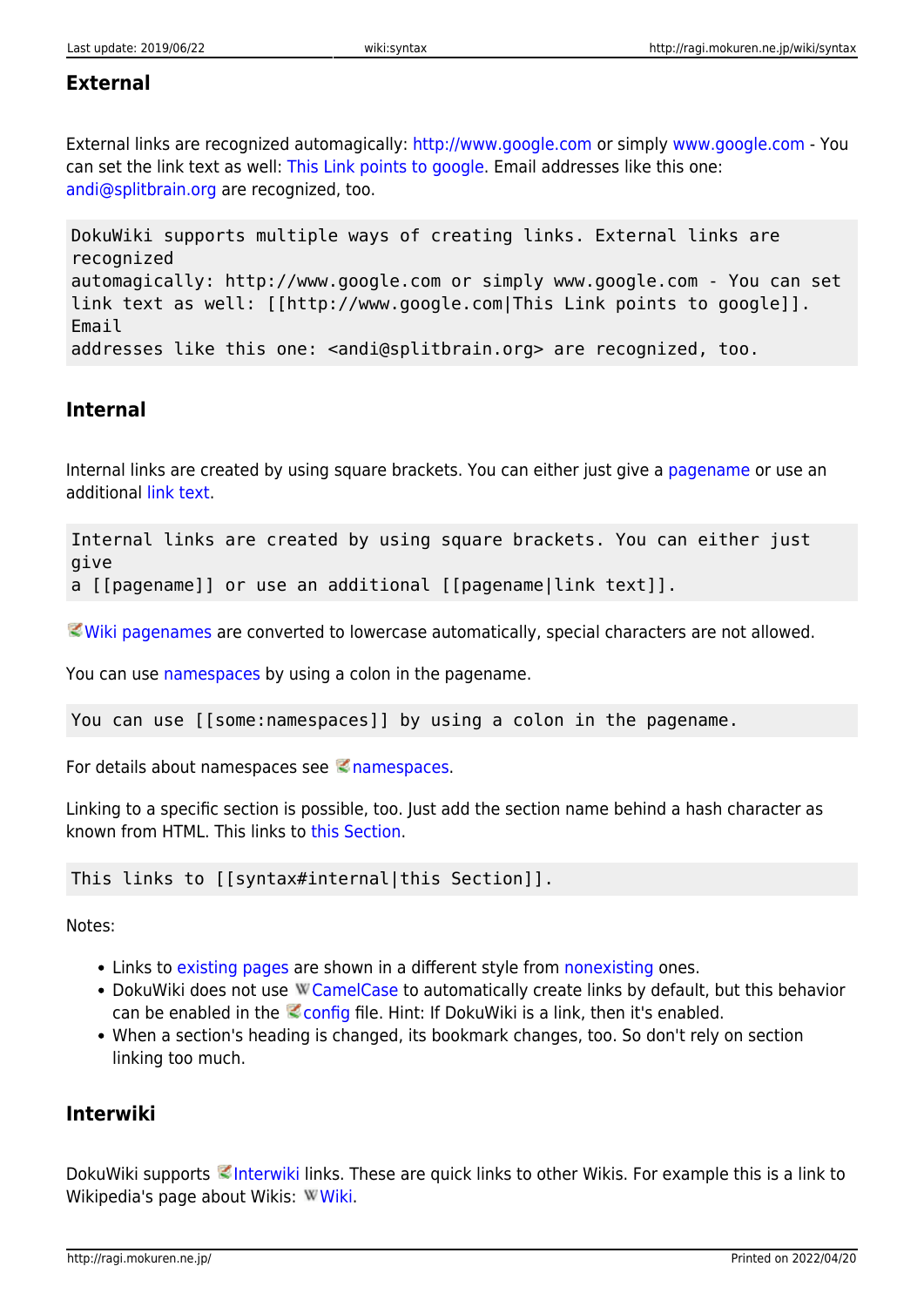DokuWiki supports [[doku>Interwiki]] links. These are quick links to other Wikis. For example this is a link to Wikipedia's page about Wikis: [[wp>Wiki]].

### **Windows Shares**

Windows shares like [this](#page--1-0) are recognized, too. Please note that these only make sense in a homogeneous user group like a corporate W[Intranet](https://en.wikipedia.org/wiki/Intranet).

Windows Shares like [[\\server\share|this]] are recognized, too.

Notes:

- For security reasons direct browsing of windows shares only works in Microsoft Internet Explorer per default (and only in the "local zone").
- For Mozilla and Firefox it can be enabled through different workaround mentioned in the [Mozilla](http://kb.mozillazine.org/Links_to_local_pages_do_not_work) [Knowledge Base](http://kb.mozillazine.org/Links_to_local_pages_do_not_work). However, there will still be a JavaScript warning about trying to open a Windows Share. To remove this warning (for all users), put the following line in conf/local.protected.php:

\$lang['js']['nosmblinks'] = '';

## <span id="page-2-0"></span>**Image Links**

You can also use an image to link to another internal or external page by combining the syntax for links and [images](#page-3-0) (see below) like this:

```
[[http://www.php.net|{{wiki:dokuwiki-128.png}}]]
```


Please note: The image formatting is the only formatting syntax accepted in link names.

The whole [image](#page-3-0) and [link](#page-0-1) syntax is supported (including image resizing, internal and external images and URLs and interwiki links).

## **Footnotes**

You can add footnotes  $1$ <sup>t</sup> by using double parentheses.

You can add footnotes ((This is a footnote)) by using double parentheses.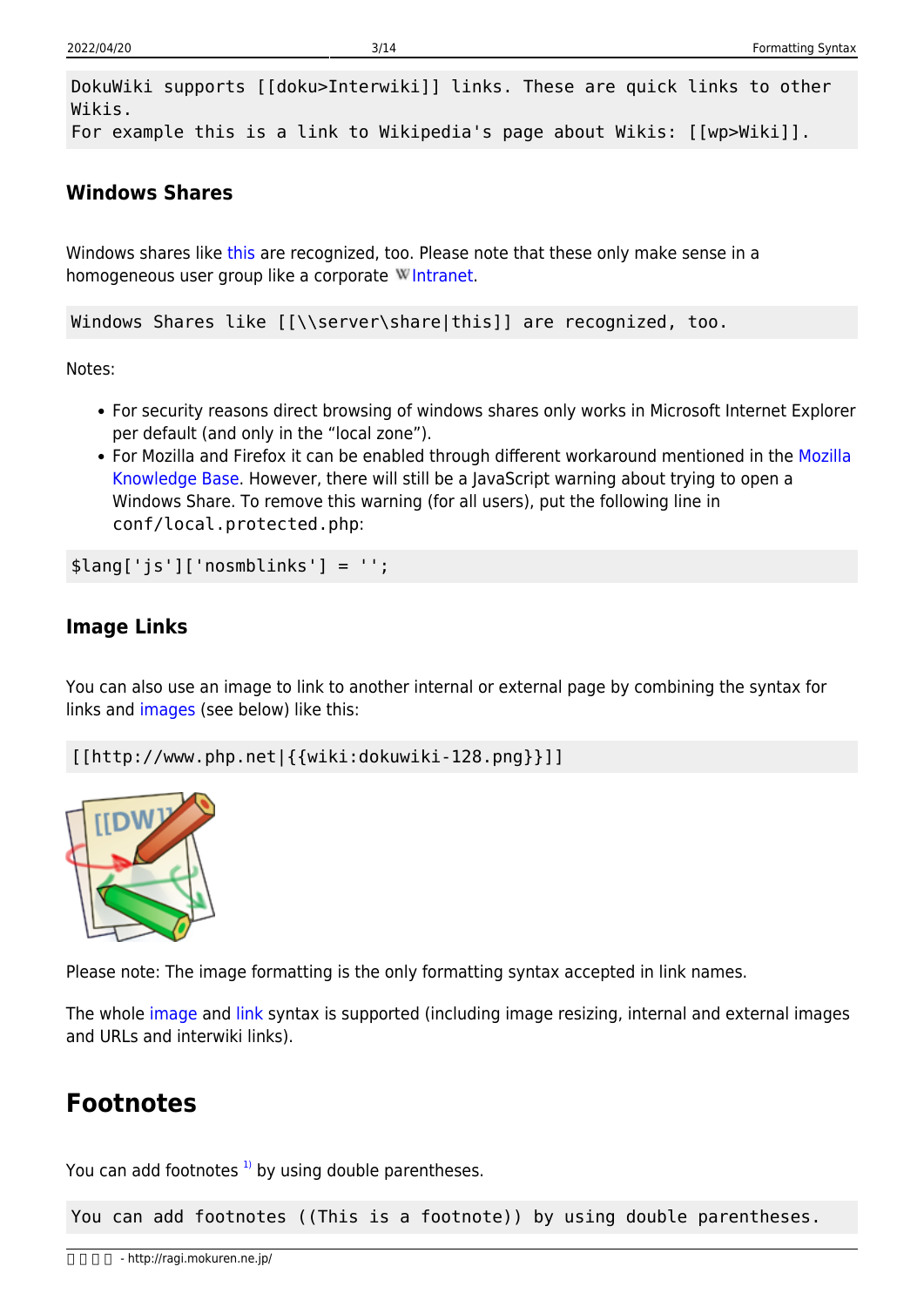# **Sectioning**

You can use up to five different levels of headlines to structure your content. If you have more than three headlines, a table of contents is generated automatically – this can be disabled by including the string ~~NOTOC~~ in the document.

## **Headline Level 3**

**Headline Level 4**

**Headline Level 5**

```
=== Headline Level 3 ====== Headline Level 4 ===
== Headline Level 5 ==
```
By using four or more dashes, you can make a horizontal line:

## <span id="page-3-0"></span>**Images and Other Files**

You can include external and internal [images](https://www.dokuwiki.org/images) with curly brackets. Optionally you can specify the size of them.

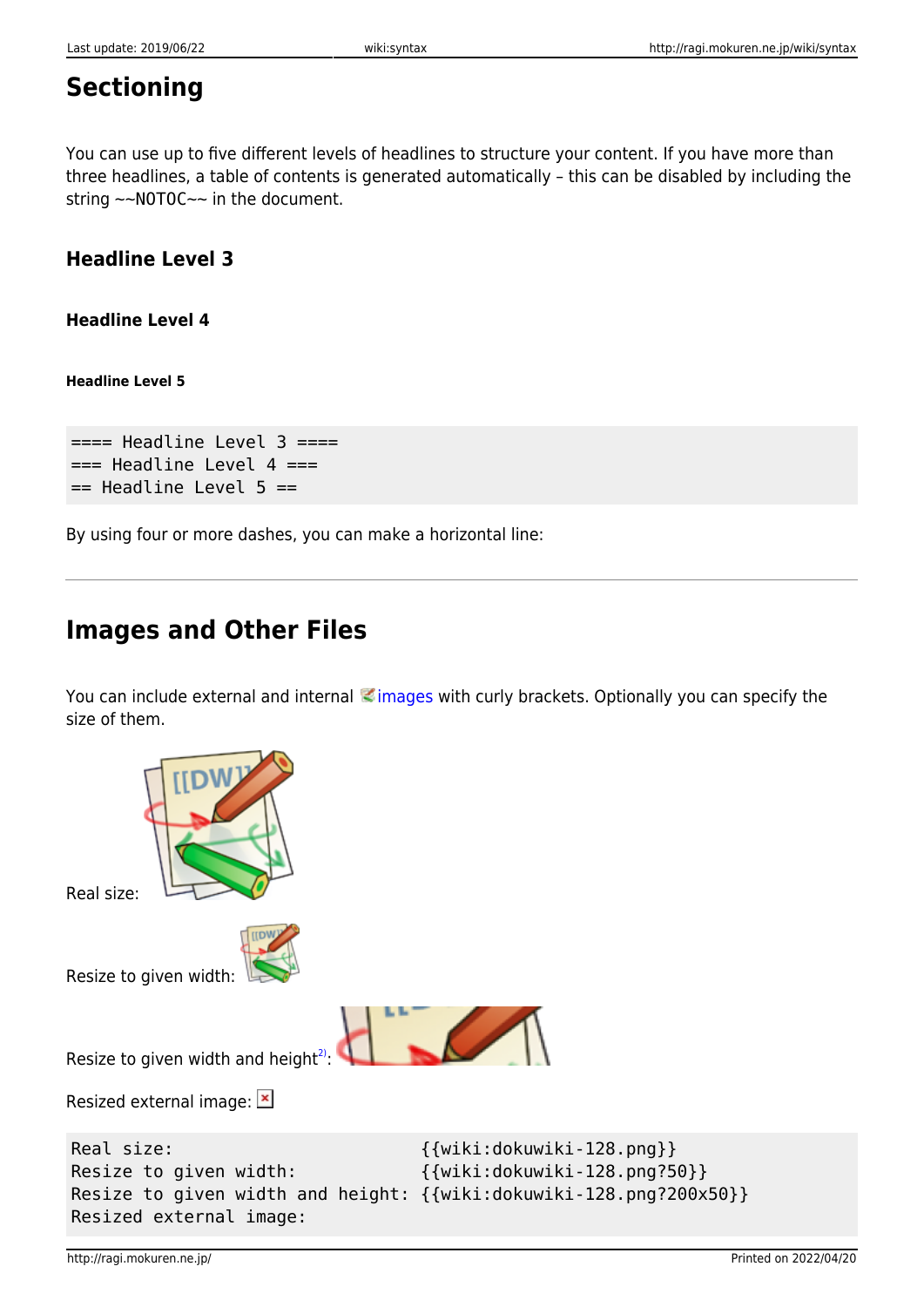### {{http://de3.php.net/images/php.gif?200x50}}

By using left or right whitespaces you can choose the alignment.







{{ wiki:dokuwiki-128.png}} {{wiki:dokuwiki-128.png }}

{{ wiki:dokuwiki-128.png }}

Of course, you can add a title (displayed as a tooltip by most browsers), too.



{{ wiki:dokuwiki-128.png |This is the caption}}

If you specify a filename (external or internal) that is not an image (gif, jpeg, png), then it will be displayed as a link instead.

For linking an image to another page see [Image Links](#page-2-0) above.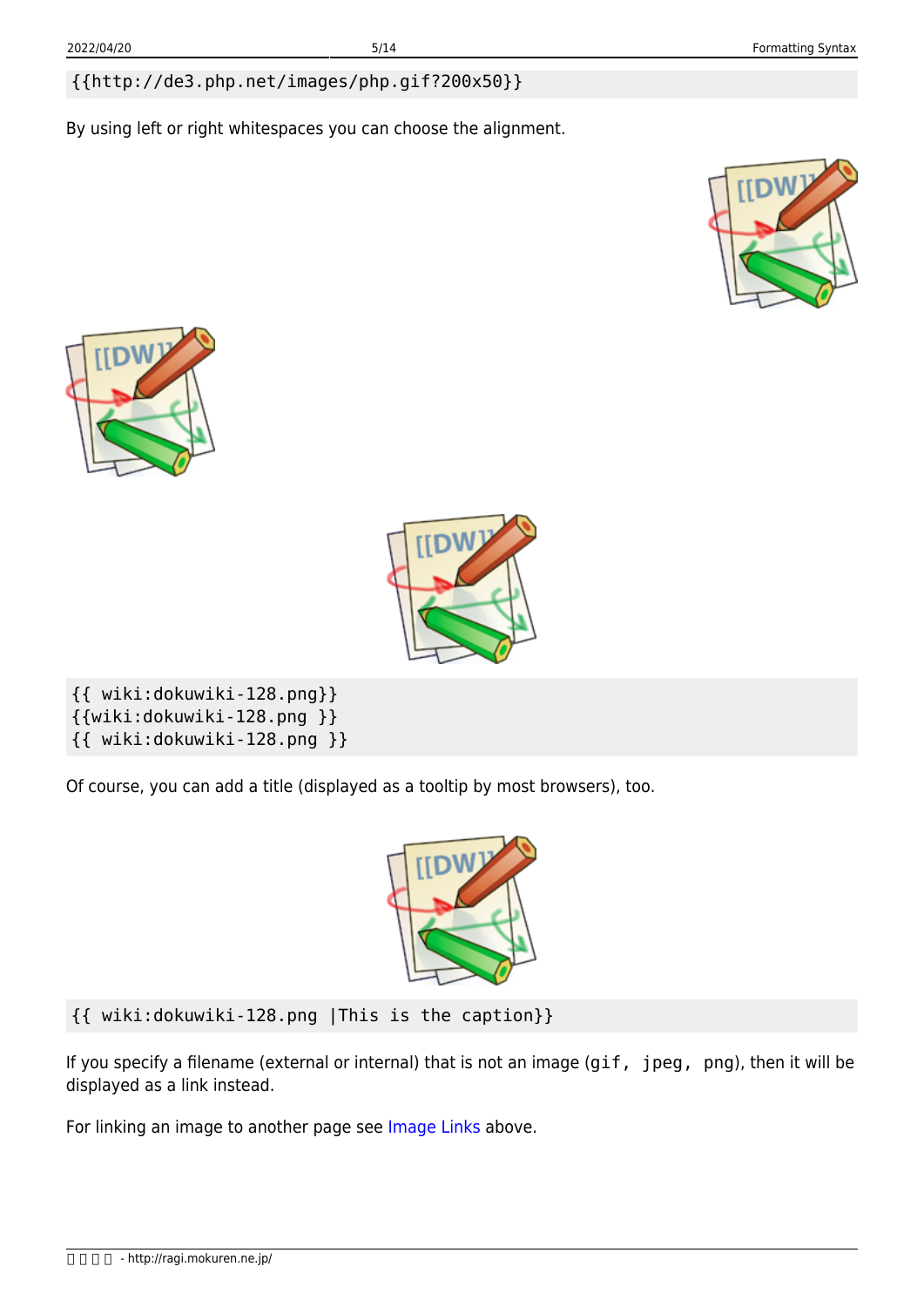## **Lists**

Dokuwiki supports ordered and unordered lists. To create a list item, indent your text by two spaces and use a \* for unordered lists or a - for ordered ones.

- This is a list
- The second item
	- You may have different levels
- Another item
- 1. The same list but ordered
- 2. Another item
	- 1. Just use indention for deeper levels
- 3. That's it
- \* This is a list
- \* The second item
	- \* You may have different levels
- \* Another item
- The same list but ordered
- Another item
	- Just use indention for deeper levels
- That's it

Also take a look at the  $\leq$  [FAQ on list items.](https://www.dokuwiki.org/faq%3Alists)

# **Text Conversions**

DokuWiki can convert certain pre-defined characters or strings into images or other text or HTML.

The text to image conversion is mainly done for smileys. And the text to HTML conversion is used for typography replacements, but can be configured to use other HTML as well.

## **Text to Image Conversions**

DokuWiki converts commonly used Wemoticons to their graphical equivalents. Those [Smileys](https://www.dokuwiki.org/Smileys) and other images can be configured and extended. Here is an overview of Smileys included in DokuWiki:

- $\cdot$   $\bullet$  8-)  $\cdot$   $\circledcirc$  8-O
- $\cdot$   $\circ$   $\cdot$  (
- :-)
- $\cdot$  (  $\bigoplus$   $=$  )
- $\cdot$  0  $\cdot$  /
- $\cdot$   $\circ$   $\cdot$   $\cdot$
- :-?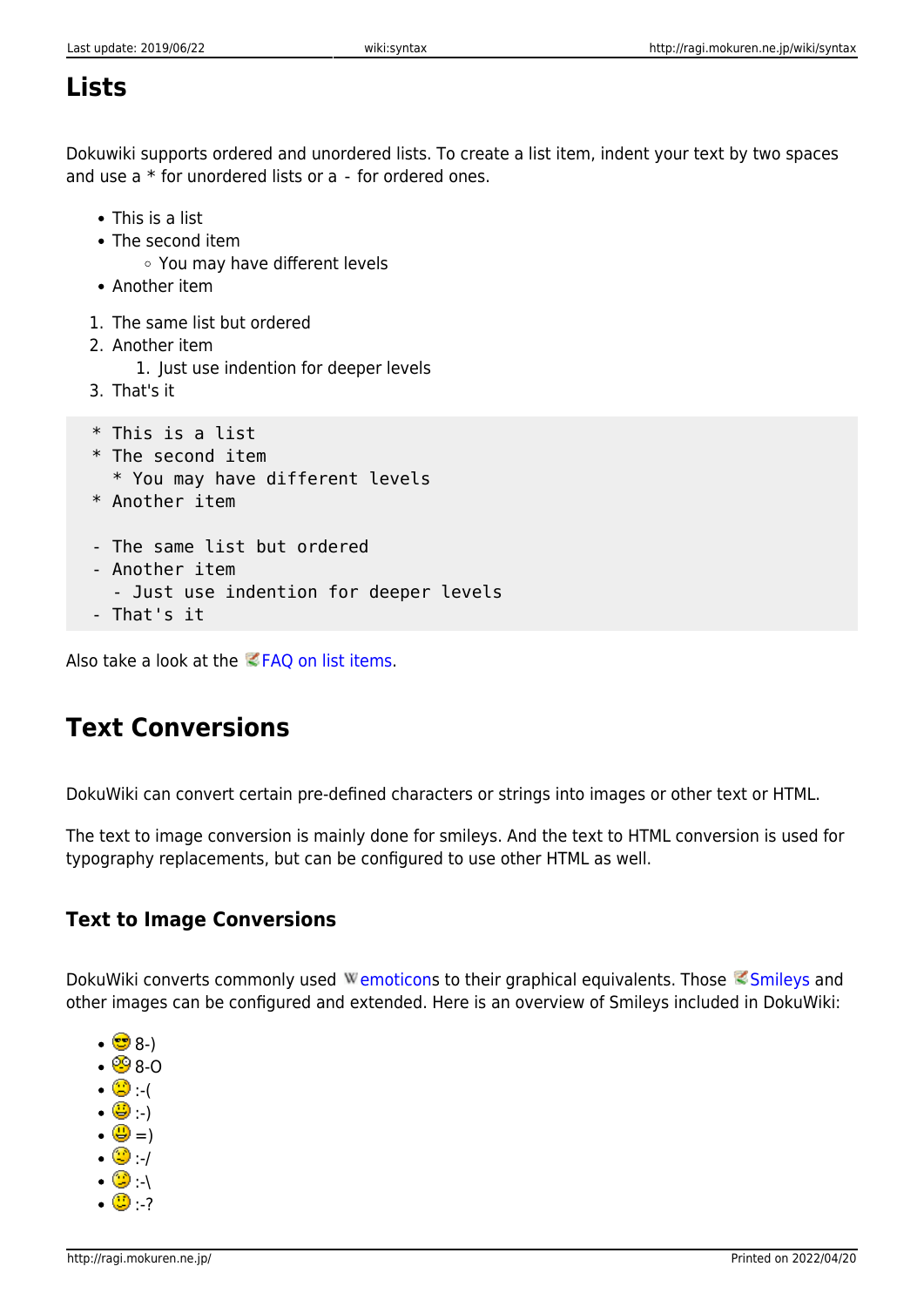| $\bigoplus$ : D               |  |
|-------------------------------|--|
| ◉₽                            |  |
| $\mathbf{G}$ : 0              |  |
| $\bigotimes$ X                |  |
| $\bullet$ 1                   |  |
| $\mathbf{\odot}$ )            |  |
| ۳                             |  |
| $\bf{O}$<br>$\cdot$ ? $\cdot$ |  |
| ◑<br>٠١٠                      |  |
| ⊜<br>LOL                      |  |
| <mark>Me!)</mark> FIXME       |  |

• <mark>fidelete!</mark> DELETEME

## **Text to HTML Conversions**

Typography: [DokuWiki](http://ragi.mokuren.ne.jp/wiki/dokuwiki) can convert simple text characters to their typographically correct entities. Here is an example of recognized characters.

 $\rightarrow \leftarrow \leftrightarrow \Rightarrow \Leftarrow \Rightarrow \ast \leftarrow -640 \times 480$  © ™ ® "He thought 'It's a man's world'..."  $\rightarrow$  <- <-> => <= <=> >> << -- --- 640x480 (c) (tm) (r) "He thought 'It's a man's world'..."

The same can be done to produce any kind of HTML, it just needs to be added to the  $\leq$  [pattern file](https://www.dokuwiki.org/entities).

There are three exceptions which do not come from that pattern file: multiplication entity (640×480), 'single' and "double quotes". They can be turned off through a  $\leq$  [config option](https://www.dokuwiki.org/config%3Atypography).

# **Quoting**

Some times you want to mark some text to show it's a reply or comment. You can use the following syntax:

```
I think we should do it
> No we shouldn't
>> Well, I say we should
> Really?
>> Yes!
>>> Then lets do it!
I think we should do it
  No we shouldn't
```
<sup>-</sup> http://ragi.mokuren.ne.jp/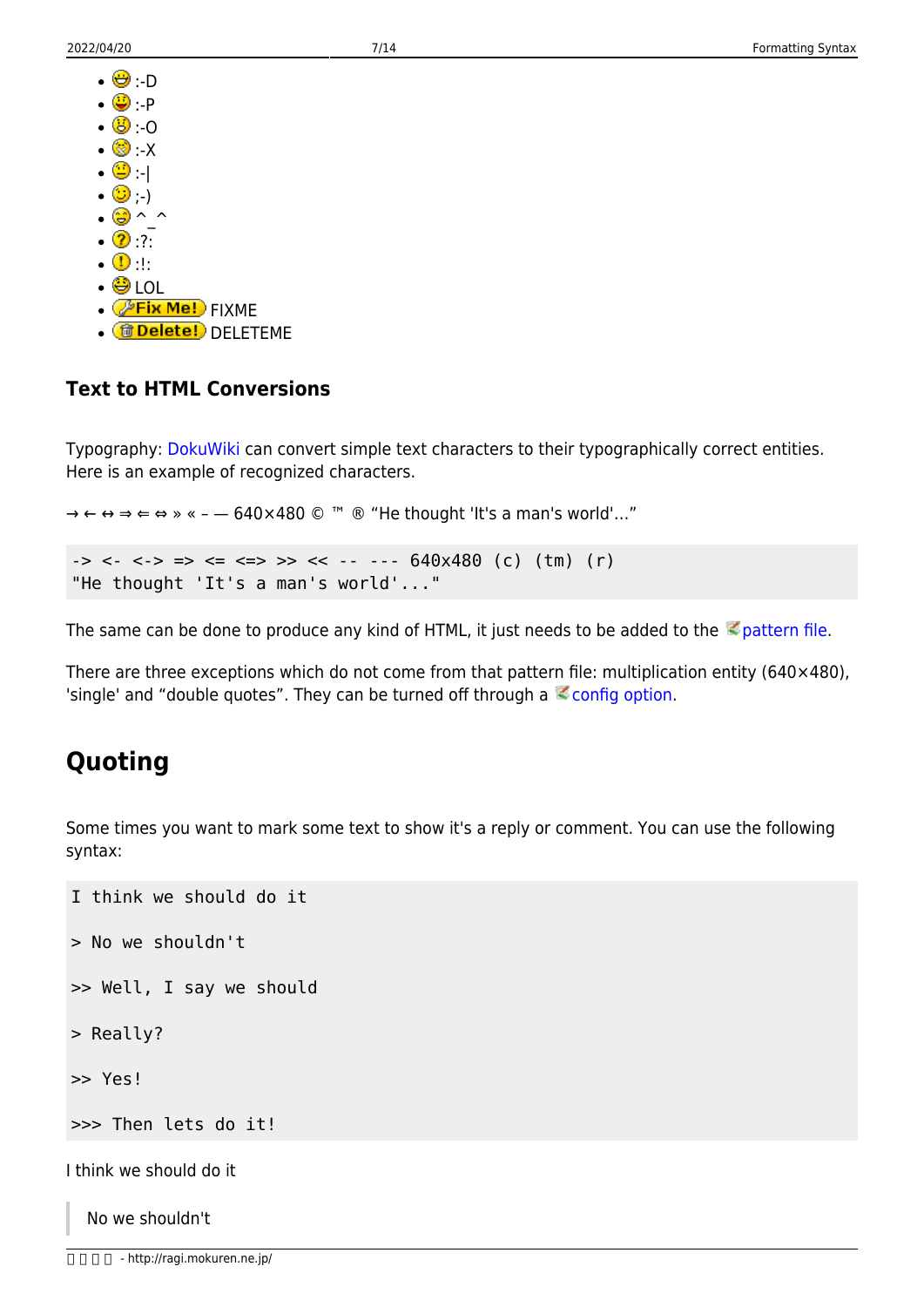| Well, I say we should |  |  |  |
|-----------------------|--|--|--|
| Really?               |  |  |  |
| Yes!                  |  |  |  |
| Then lets do it!      |  |  |  |

# **Tables**

DokuWiki supports a simple syntax to create tables.

| Heading $1$ Heading 2                           |                             | <b>Heading 3</b> |
|-------------------------------------------------|-----------------------------|------------------|
|                                                 | $Row 1$ Col $1 Row 1$ Col 2 | Row 1 Col 3      |
| Row 2 Col 1 some colspan (note the double pipe) |                             |                  |
|                                                 | Row 3 Col $1$ Row 3 Col 2   | Row 3 Col 3      |

Table rows have to start and end with a  $\parallel$  for normal rows or a  $\hat{ }$  for headers.

| $^{\wedge}$ Heading 1 | $\hat{ }$ Heading 2 | $^{\circ}$ Heading 3                | ⌒ |  |
|-----------------------|---------------------|-------------------------------------|---|--|
| Row 1 Col 1           | $\vert$ Row 1 Col 2 | $\vert$ Row 1 Col 3                 |   |  |
| Row 2 Col 1           |                     | some colspan (note the double pipe) |   |  |
| Row 3 Col 1           | Row 3 Col 2         | Row 3 Col 3                         |   |  |

To connect cells horizontally, just make the next cell completely empty as shown above. Be sure to have always the same amount of cell separators!

Vertical tableheaders are possible, too.

| Heading 1                             | Heading $2 $ |
|---------------------------------------|--------------|
| Heading 3 Row 1 Col 2                 | Row 1 Col 3  |
| <b>Heading 4</b> no colspan this time |              |
| Heading 5 Row 2 Col 2                 | Row 2 Col 3  |

As you can see, it's the cell separator before a cell which decides about the formatting:

|                      | $\hat{}$ Heading 1   | $\hat{}$ Heading 2 | $\lambda$ |  |
|----------------------|----------------------|--------------------|-----------|--|
| $\hat{}$ Heading 3   | Row 1 Col 2          | Row 1 Col 3        |           |  |
| $^{\circ}$ Heading 4 | no colspan this time |                    |           |  |
| $\hat{}$ Heading 5   | Row 2 Col 2          | Row 2 Col 3        |           |  |

You can have rowspans (vertically connected cells) by adding ::: into the cells below the one to which they should connect.

| Heading $1$ Heading 2               |                                                    | Heading $3 $ |
|-------------------------------------|----------------------------------------------------|--------------|
| $\vert$ Row 1 Col 1 $\vert$         |                                                    | Row 1 Col 3  |
|                                     | Row 2 Col 1 this cell spans vertically Row 2 Col 3 |              |
| $\mathsf{Row}\ 3$ Col $1\mathsf{I}$ |                                                    | Row 2 Col 3  |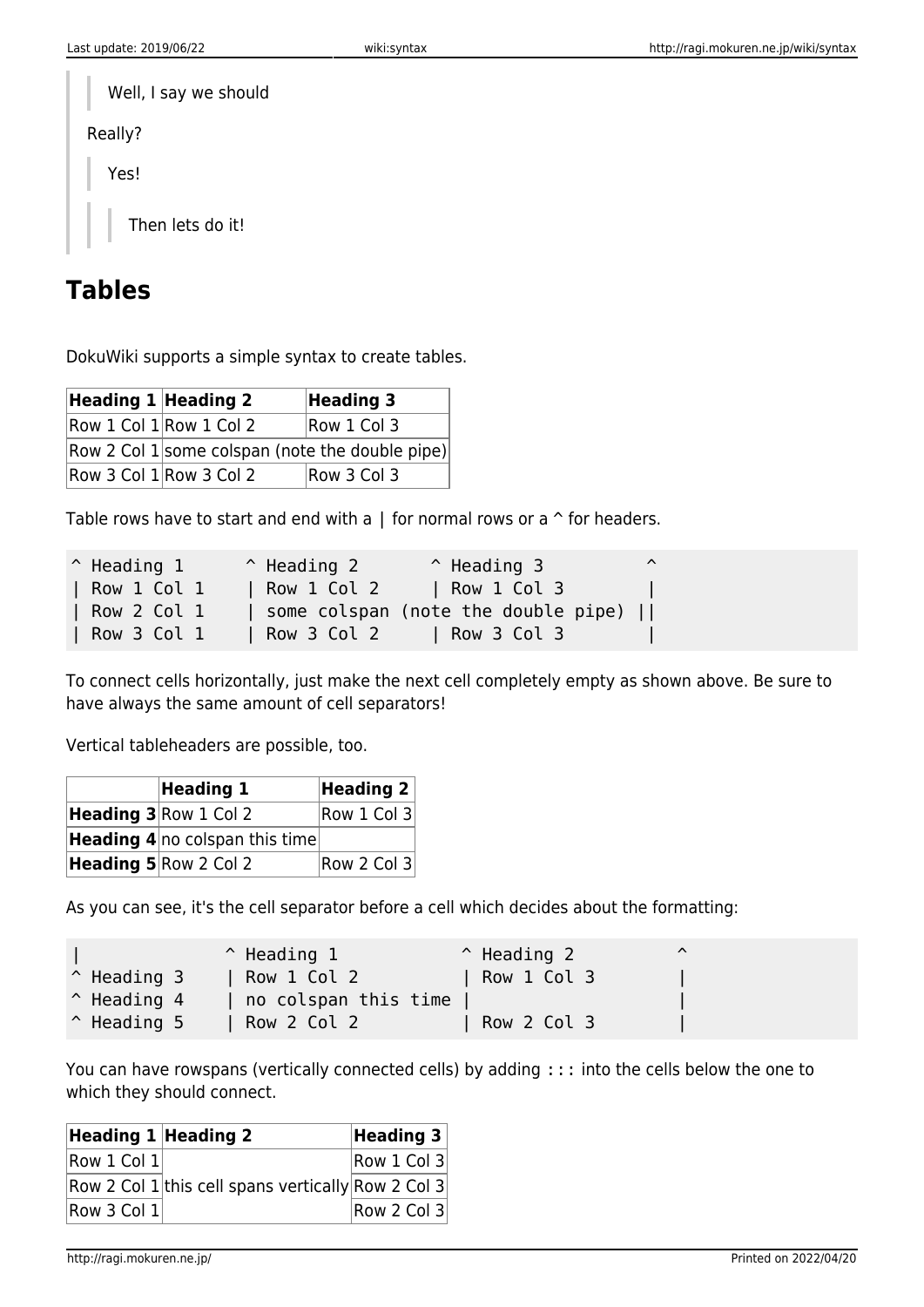Apart from the rowspan syntax those cells should not contain anything else.

| $^{\circ}$ Heading 1 | $^{\circ}$ Heading 2                     | $^{\circ}$ Heading 3 | $\lambda$ |
|----------------------|------------------------------------------|----------------------|-----------|
| Row 1 Col 1          | this cell spans vertically   Row 1 Col 3 |                      |           |
| Row 2 Col 1          | 4.                                       | Row 2 Col 3          |           |
| $\vert$ Row 3 Col 1  | $\mathcal{A}$ and $\mathcal{A}$          | Row 2 Col 3          |           |

You can align the table contents, too. Just add at least two whitespaces at the opposite end of your text: Add two spaces on the left to align right, two spaces on the right to align left and two spaces at least at both ends for centered text.

| <b>Table with alignment</b> |       |        |  |  |  |
|-----------------------------|-------|--------|--|--|--|
| right<br>lleft<br>center    |       |        |  |  |  |
| lleft                       | right | center |  |  |  |
|                             |       |        |  |  |  |

This is how it looks in the source:

| $\lambda$   | Table with alignment   | $\wedge\wedge\wedge$ |
|-------------|------------------------|----------------------|
|             | right <br>center  left |                      |
| <b>left</b> | right  center          |                      |
|             |                        |                      |

Note: Vertical alignment is not supported.

# **No Formatting**

If you need to display text exactly like it is typed (without any formatting), enclose the area either with <nowiki> tags or even simpler, with double percent signs %%.

This is some text which contains addresses like this: http://www.splitbrain.org and \*\*formatting\*\*, but nothing is done with it. The same is true for // this text// with a smiley ;-).

```
<nowiki>
This is some text which contains addresses like this:
http://www.splitbrain.org and **formatting**, but nothing is done with it.
</nowiki>
The same is true for \frac{1}{2} this text// with a smiley ;-) \frac{1}{2}.
```
# **Code Blocks**

You can include code blocks into your documents by either indenting them by at least two spaces (like used for the previous examples) or by using the tags <code> or <file>.

This is text is indented by two spaces.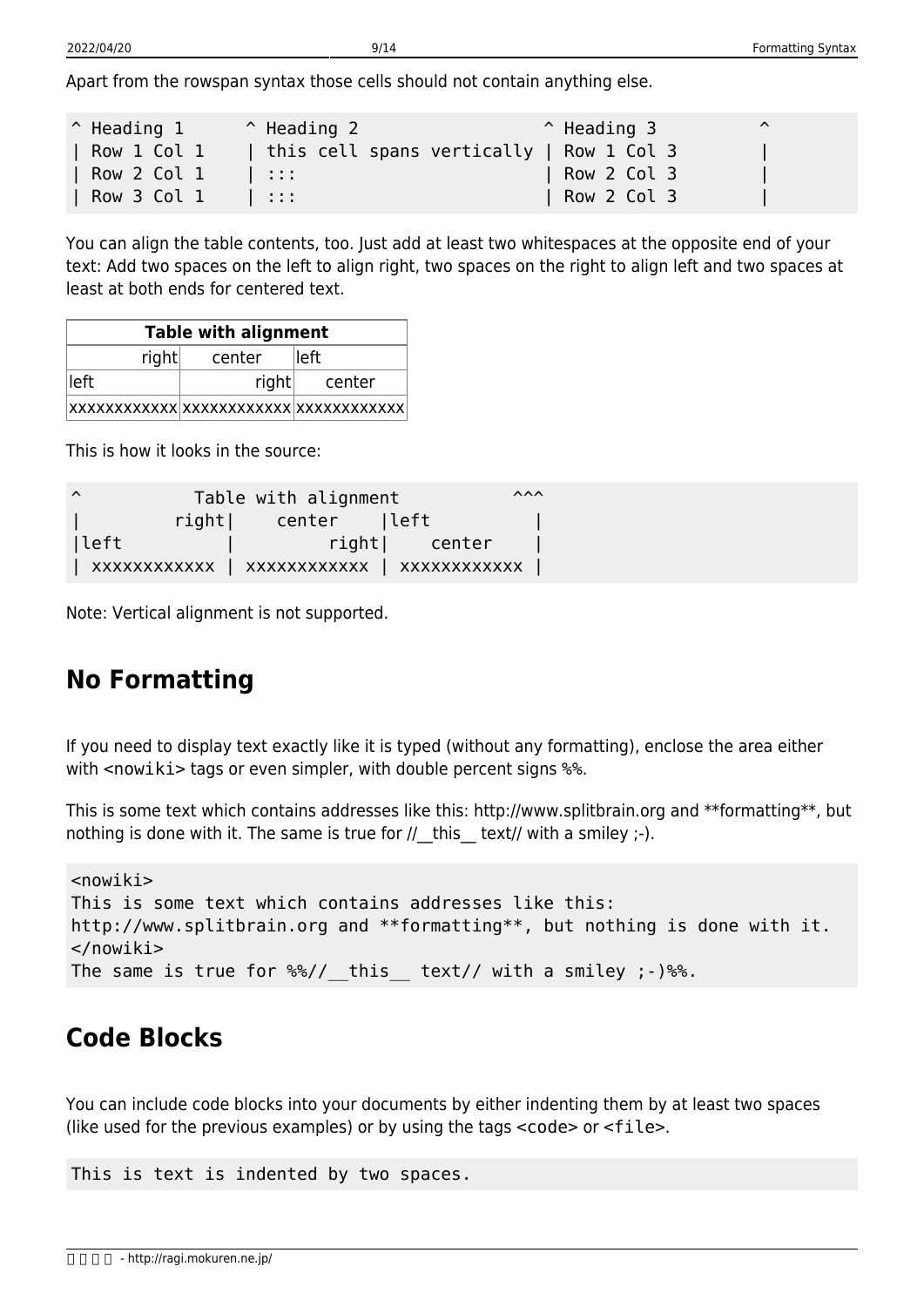This is preformatted code all spaces are preserved: like  $\sim$ -this

This is pretty much the same, but you could use it to show that you quoted a file.

Those blocks were created by this source:

This is text is indented by two spaces.

<code></code> This is preformatted code all spaces are preserved: like  $\leq$ -this  $\lt$ /code>

<file> This is pretty much the same, but you could use it to show that you quoted a file. </file>

### **Syntax Highlighting**

[DokuWiki](http://ragi.mokuren.ne.jp/wiki/dokuwiki) can highlight sourcecode, which makes it easier to read. It uses the [GeSHi](http://qbnz.com/highlighter/) Generic Syntax Highlighter – so any language supported by GeSHi is supported. The syntax uses the same code and file blocks described in the previous section, but this time the name of the language syntax to be highlighted is included inside the tag, e.g. <code java> or <file java>.

```
/**
 * The HelloWorldApp class implements an application that
 * simply displays "Hello World!" to the standard output.
 */
class HelloWorldApp {
     public static void main(String[] args) {
         System.out.println("Hello World!"); //Display the string.
     }
}
```
The following language strings are currently recognized: 4cs, 6502acme, 6502kickass, 6502tasm, 68000devpac, abap, actionscript-french, actionscript, actionscript3, ada, algol68, apache, applescript, asm, asp, autoconf, autohotkey, autoit, avisynth, awk, bascomavr, bash, basic4gl, bf, bibtex, blitzbasic, bnf, boo, c, c\_loadrunner, c\_mac, caddcl, cadlisp, cfdg, cfm, chaiscript, cil, clojure, cmake, cobol, coffeescript, cpp, cpp-qt, csharp, css, cuesheet, d, dcs, delphi, diff, div, dos, dot, e, epc, ecmascript, eiffel, email, erlang, euphoria, f1, falcon, fo, fortran, freebasic, fsharp, gambas, genero, genie, gdb, glsl, gml, gnuplot, go, groovy, gettext, gwbasic, haskell, hicest, hq9plus, html, html5, icon, idl, ini, inno, intercal, io, j, java5, java, javascript, jquery, kixtart, klonec, klonecpp, latex, lb, lisp, llvm, locobasic, logtalk, lolcode, lotusformulas, lotusscript, lscript, lsl2, lua, m68k, magiksf, make, mapbasic, matlab, mirc, modula2, modula3, mmix, mpasm, mxml, mysql, newlisp, nsis, oberon2, objc, objeck, ocaml-brief, ocaml, oobas, oracle8, oracle11, oxygene, oz, pascal, pcre, perl, perl6, per, pf, php-brief, php, pike, pic16, pixelbender, pli, plsql, postgresql, povray, powerbuilder, powershell, proftpd, progress, prolog, properties, providex, purebasic, pycon, python, q, qbasic, rails, rebol, reg, robots, rpmspec, rsplus, ruby, sas, scala, scheme, scilab, sdlbasic, smalltalk, smarty, sql,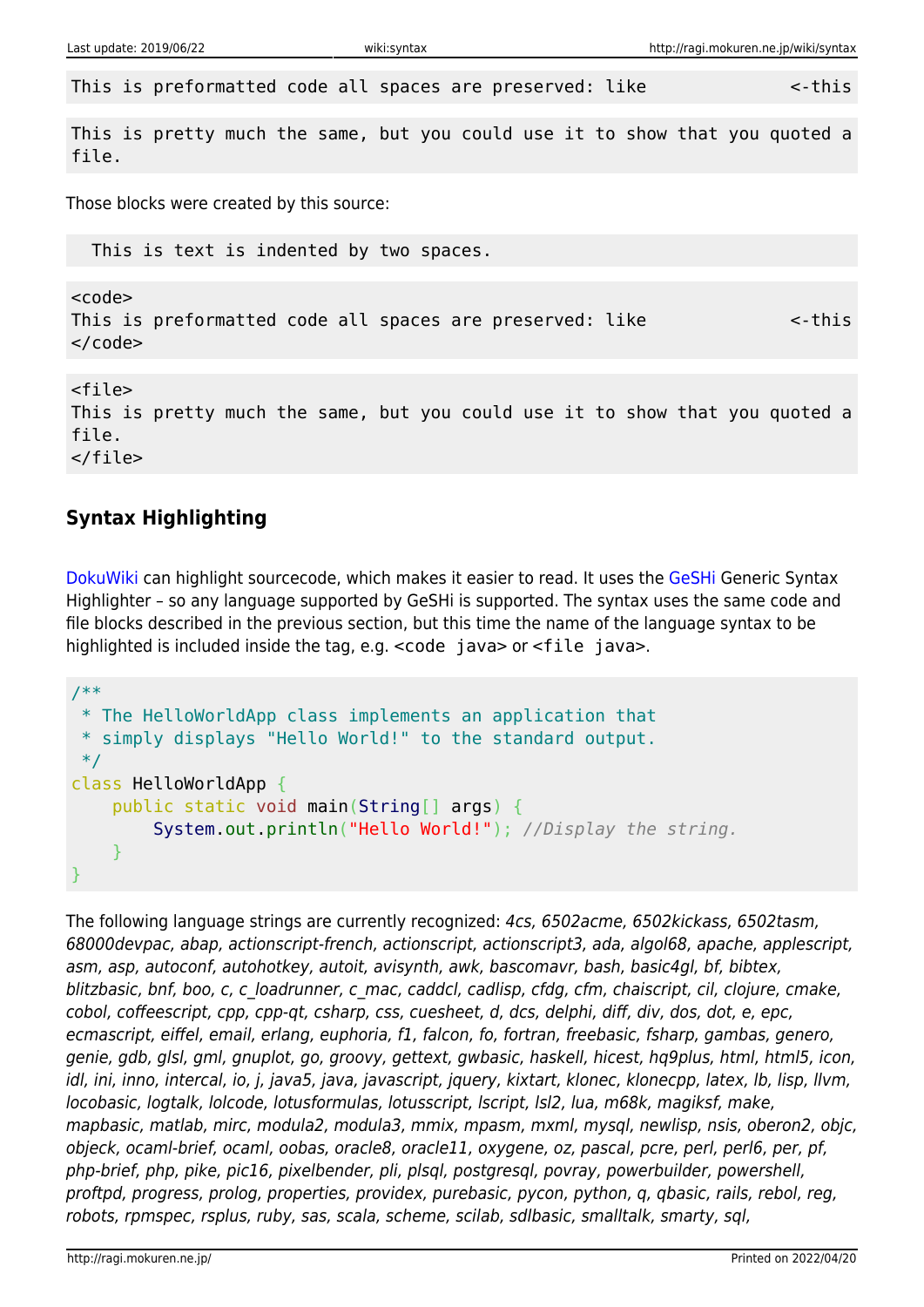systemverilog, tcl, teraterm, text, thinbasic, tsql, typoscript, unicon, uscript, vala, vbnet, vb, verilog, vhdl, vim, visualfoxpro, visualprolog, whitespace, winbatch, whois, xbasic, xml, xorg\_conf, xpp, yaml, z80, zxbasic

### **Downloadable Code Blocks**

When you use the <code> or <file> syntax as above, you might want to make the shown code available for download as well. You can do this by specifying a file name after language code like this:

```
<file php myexample.php>
<?php echo "hello world!"; ?>
</file>
```
[myexample.php](http://ragi.mokuren.ne.jp/_export/code/wiki/syntax?codeblock=6)

```
<?php echo "hello world!"; ?>
```
If you don't want any highlighting but want a downloadable file, specify a dash (-) as the language code: <code - myfile.foo>.

## **Embedding HTML and PHP**

You can embed raw HTML or PHP code into your documents by using the  $\alpha$ -html> or  $\alpha$  =php> tags. (Use uppercase tags if you need to enclose block level elements.)

HTML example:

```
<html>This is some <span style="color:red;font-size:150%;">inline HTML</span>
</html>
<HTML>
<p style="border:2px dashed red;">And this is some block HTML</p>
</HTML>
```
This is some [<span](http://december.com/html/4/element/span.html) style="color:red;font-size:150%;">inline HTML</[span](http://december.com/html/4/element/span.html)>

<**[p](http://december.com/html/4/element/p.html)** style="border:2px dashed red;">And this is some block HTML</**[p](http://december.com/html/4/element/p.html)**>

PHP example:

```
<php>echo 'A logo generated by PHP:';
echo '<img src="' . $_SERVER['PHP_SELF'] . '?=' . php_logo_guid() . '"
alt="PHP Logo !" />';
echo '(generated inline HTML)';
</php>
```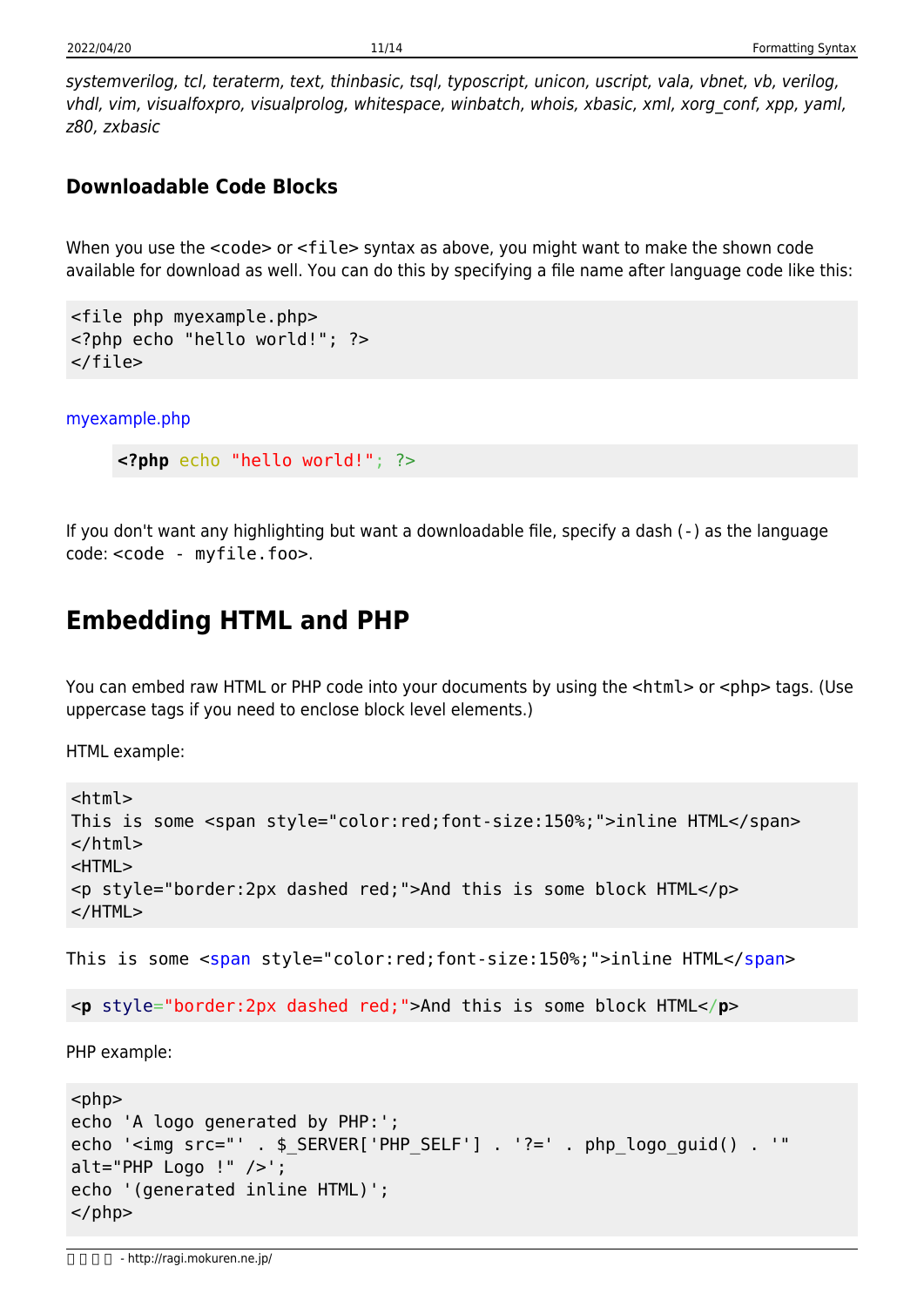```
<PHP>echo '<table class="inline"><tr><td>The same, but inside a block level
element:</td>';
echo '<td><img src="' . $ SERVER['PHP SELF'] . '?=' . php logo guid() .
alt="PHP Logo !" /></td>';
echo '</tr></table>';
</PHP>echo 'A logo generated by PHP:': echo '<img src="' . $ SERVER['PHP_SELF'] .
'?=' . php logo grid() . '" alt="PHP Logo !" />'; echo '(inline HTML)';
echo '<table class="inline"><tr><td>The same, but inside a block level
element:</td>';
echo '<td><img src="' . $ SERVER['PHP SELF'] . '?=' . php logo guid() . '"
alt="PHP Logo !" \frac{1}{5} /> </td>';
echo '</tr></table>';
```
**Please Note**: HTML and PHP embedding is disabled by default in the configuration. If disabled, the code is displayed instead of executed.

# **RSS/ATOM Feed Aggregation**

[DokuWiki](http://ragi.mokuren.ne.jp/wiki/dokuwiki) can integrate data from external XML feeds. For parsing the XML feeds, [SimplePie](http://simplepie.org/) is used. All formats understood by SimplePie can be used in DokuWiki as well. You can influence the rendering by multiple additional space separated parameters:

|             | <b>Parameter Description</b>                                                            |
|-------------|-----------------------------------------------------------------------------------------|
|             | any number will be used as maximum number items to show, defaults to 8                  |
| reverse     | display the last items in the feed first                                                |
| author      | show item authors names                                                                 |
| date        | show item dates                                                                         |
| description | show the item description. If $\blacksquare$ HTML is disabled all tags will be stripped |
| $ n[$ dhm]  | refresh period, where d=days, h=hours, m=minutes. (e.g. 12h = 12 hours).                |

The refresh period defaults to 4 hours. Any value below 10 minutes will be treated as 10 minutes. [DokuWiki](http://ragi.mokuren.ne.jp/wiki/dokuwiki) will generally try to supply a cached version of a page, obviously this is inappropriate when the page contains dynamic external content. The parameter tells [DokuWiki](http://ragi.mokuren.ne.jp/wiki/dokuwiki) to re-render the page if it is more than refresh period since the page was last rendered.

#### **Example:**

{{rss>http://slashdot.org/index.rss 5 author date 1h }}

- [What 'Severance' Gets Right About Infantilizing Office Perks](https://entertainment.slashdot.org/story/22/04/19/2145253/what-severance-gets-right-about-infantilizing-office-perks?utm_source=rss1.0mainlinkanon&utm_medium=feed) by BeauHD (2022/04/20)
- [Rolls-Royce Expects UK Approval For Small Nuclear Reactors By Mid-2024](https://hardware.slashdot.org/story/22/04/19/224211/rolls-royce-expects-uk-approval-for-small-nuclear-reactors-by-mid-2024?utm_source=rss1.0mainlinkanon&utm_medium=feed) by BeauHD (2022/04/20)
- [Volla Phone 22 Runs Ubuntu Touch Or a Privacy-Focused Android Fork Or Both](https://news.slashdot.org/story/22/04/19/2131242/volla-phone-22-runs-ubuntu-touch-or-a-privacy-focused-android-fork-or-both?utm_source=rss1.0mainlinkanon&utm_medium=feed) by BeauHD (2022/04/20)
- [Hackers Can Infect Over 100 Lenovo Models With Unremovable Malware](https://it.slashdot.org/story/22/04/19/2118232/hackers-can-infect-over-100-lenovo-models-with-unremovable-malware?utm_source=rss1.0mainlinkanon&utm_medium=feed) by BeauHD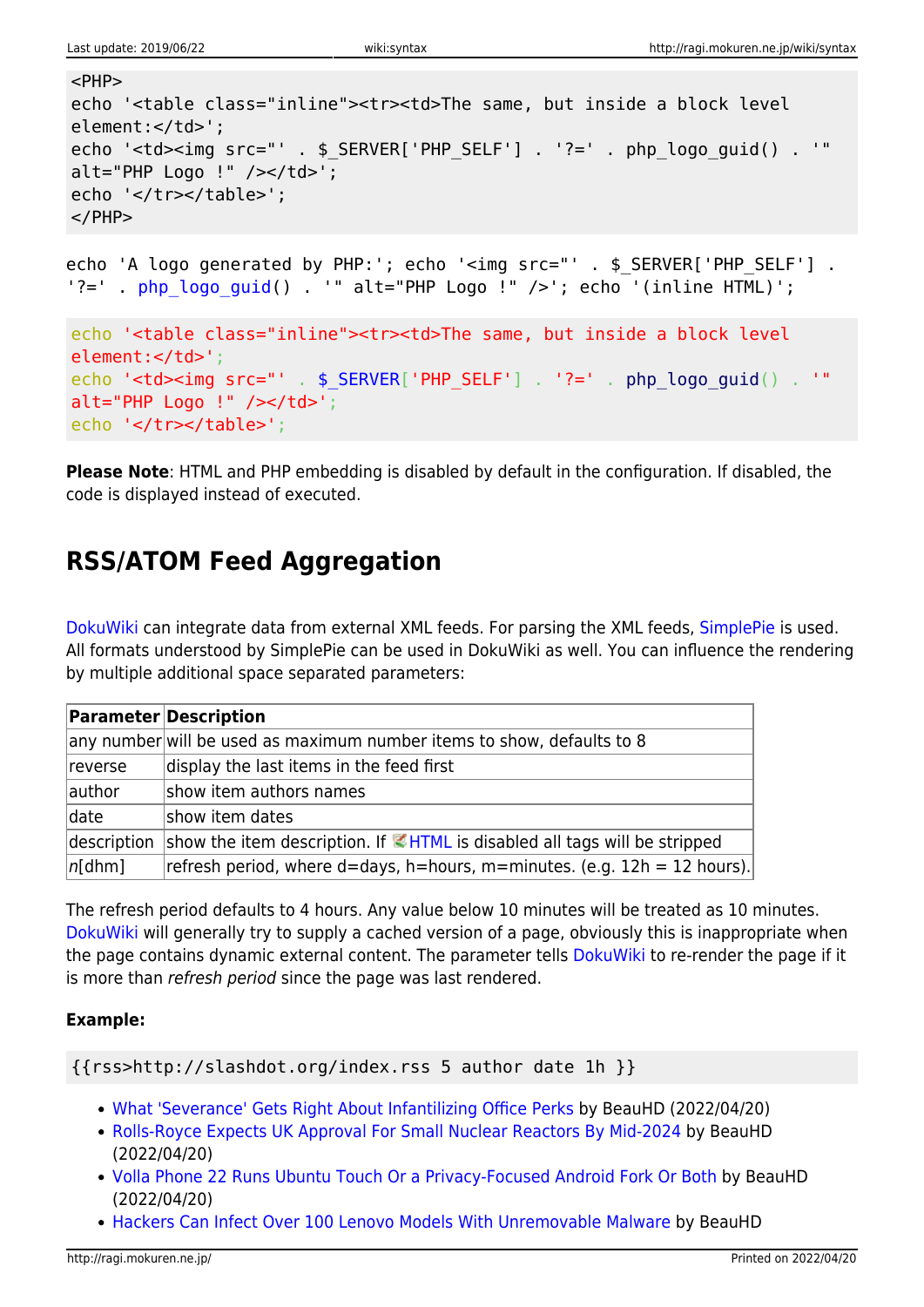### (2022/04/20)

• [Scientists Invent Device For Optimally Separating Oreos](https://science.slashdot.org/story/22/04/19/217242/scientists-invent-device-for-optimally-separating-oreos?utm_source=rss1.0mainlinkanon&utm_medium=feed) by BeauHD (2022/04/20)

# **Control Macros**

Some syntax influences how DokuWiki renders a page without creating any output it self. The following control macros are availble:

| <b>Macro</b>               | Description                                                                                                                                                                                                                         |
|----------------------------|-------------------------------------------------------------------------------------------------------------------------------------------------------------------------------------------------------------------------------------|
| $\sim$ NOTOC $\sim$ $\sim$ | If this macro is found on the page, no table of contents will be created                                                                                                                                                            |
|                            | DokuWiki caches all output by default. Sometimes this might not be wanted (eg.<br>$\sim$ NOCACHE $\sim$ $\sim$ when the $\lt$ php> syntax above is used), adding this macro will force DokuWiki to<br>rerender a page on every call |

# **Syntax Plugins**

DokuWiki's syntax can be extended by  $\leq$  [Plugins.](https://www.dokuwiki.org/plugins) How the installed plugins are used is described on their appropriate description pages. The following syntax plugins are available in this particular DokuWiki installation:

- [Blockquote Plugin](https://www.dokuwiki.org/plugin:blockquote) 2017-08-25 by [Anika Henke \(previous author: Gina Haeussge\)](mailto:anika@selfthinker.org) Write quotations in a semantically correct way
- [Box Plugin](http://dokuwiki.org/plugin:box) 2016-02-17 by [Christopher Smith](mailto:chris@jalakai.co.uk) Boxes with titles, colour and rounded corners. Syntax: <box width class colours|title> ...  $\lt$ /box|caption> width, class, colours title & caption are optional. The title can include some wiki markup, the box contents can include almost any wiki markup.
- [caption plugin](http://till-biskup.de/de/software/dokuwiki/caption) 2021-09-29 by [Till Biskup](#page--1-0) adding figure and table captions
- [Changes Plugin](http://www.dokuwiki.org/plugin:changes) 2021-01-25 by [Andreas Gohr](mailto:dokuwiki@cosmocode.de) List the most recent changes of the wiki
- [Cloud Plugin](http://www.dokuwiki.org/plugin:cloud) 2020-09-27 by [Michael Hamann, Michael Klier, Gina Haeussge](mailto:michael@content-space.de) Displays the most used words in a word cloud.
- [DokuTeaser Plugin](http://dokuwiki.org/) 2016-01-16 by [Andreas Gohr](mailto:andi@splitbrain.org) A plugin for internal use on dokuwiki.org only
- [Dw2Pdf plugin](https://www.dokuwiki.org/plugin:dw2pdf) 2021-07-22 by [Andreas Gohr and Luigi Micco](mailto:l.micco@tiscali.it) DokuWiki to PDF converter
- [include plugin](http://dokuwiki.org/plugin:include) 2022-01-23 by [Michael Hamann, Gina Häussge, Christopher Smith, Michael Klier,](mailto:michael@content-space.de) [Esther Brunner](mailto:michael@content-space.de)
	- Functions to include another page in a wiki page
- [Indexmenu Plugin](https://www.dokuwiki.org/plugin:indexmenu) 2020-07-31 by [Samuele Tognini](mailto:samuele@samuele.netsons.org) Show a customizable and sortable index for a namespace
- [Info Plugin](http://dokuwiki.org/plugin:info) 2020-06-04 by [Andreas Gohr](mailto:andi@splitbrain.org) Displays information about various DokuWiki internals
- [Note Plugin](https://www.dokuwiki.org/plugin:note) 2020-06-28 by [Olivier Cortès, Eric Hameleers, Christopher Smith, Aurélien Bompard,](mailto:olive@deep-ocean.net) [LarsDW223](mailto:olive@deep-ocean.net)

Add Note/Important/Tip/Warning Capability (DIV+CSS box)

[Table Width Plugin](http://www.dokuwiki.org/plugin:tablewidth) 2016-10-13 by [Mykola Ostrovskyy](mailto:spambox03@mail.ru) Allows to specify width of table columns.